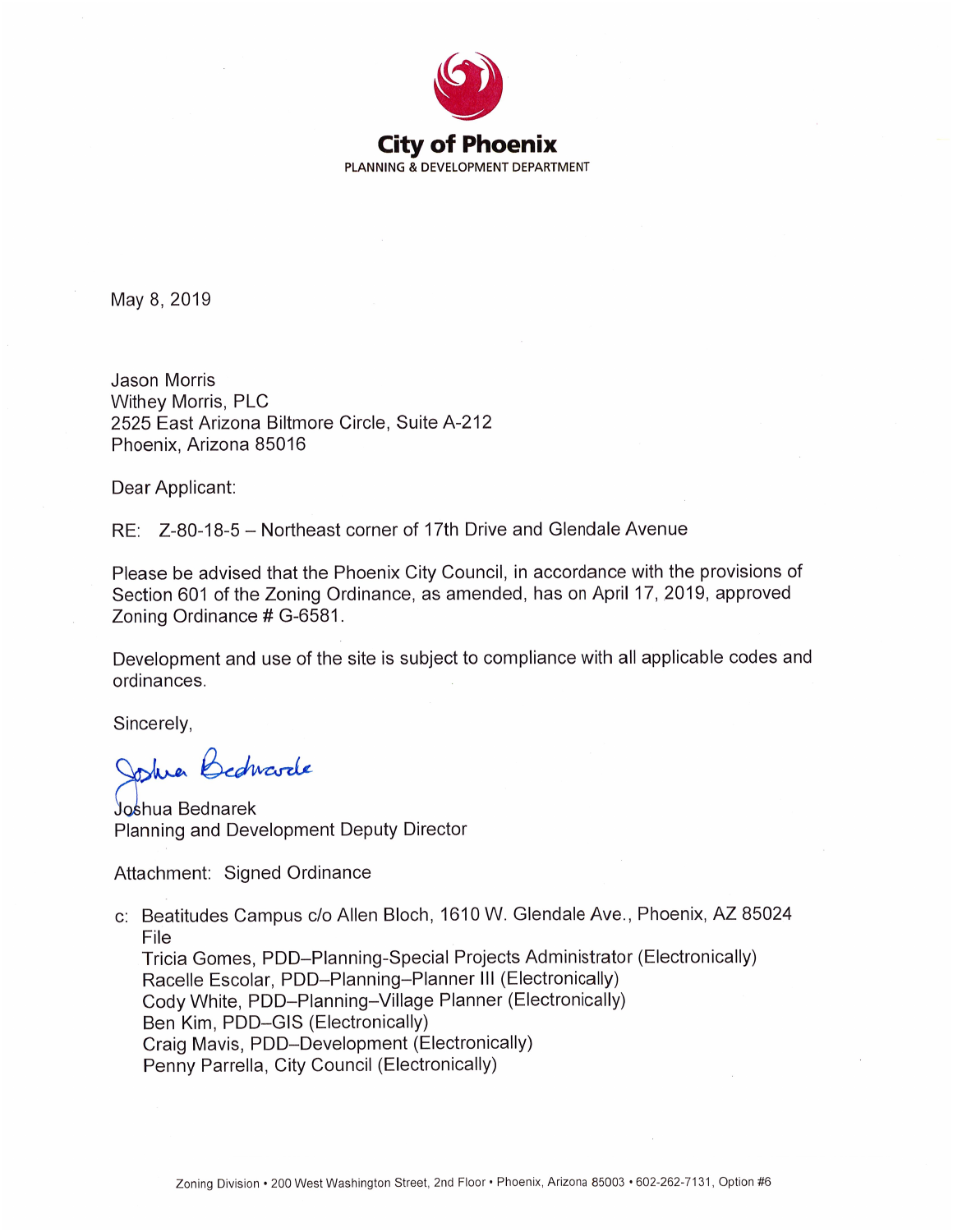## Official Records of Maricopa County Recorder - ADRIAN FONTES 20190324305 05/06/2019 09:13 ELECTRONIC RECORDING G6581-7-1-1--

## ORDINANCE G-6581

AN ORDINANCE AMENDING THE ZONING DISTRICT MAP ADOPTED PURSUANT TO SECTION 601 OF THE CITY OF PHOENIX ORDINANCE BY CHANGING THE ZONING DISTRICT CLASSIFICATION FOR THE PARCEL DESCRIBED HEREIN (Z-80-18-5) FROM C-1(NEIGHBORHOOD RETAIL), R-5 (MULTIFAMILY RESIDENCE DISTRICT), R-5 SP (MULTIFAMILY RESIDENCE DISTRICT, SPECIAL PERMIT), R-4 SP (MULTIFAMILY RESIDENCE DISTRICT, SPECIAL PERMIT) AND R1-6 (SINGLE-FAMILY RESIDENCE DISTRICT) TO PUD (PLANNED UNIT DEVELOPMENT).

BE IT ORDAINED BY THE COUNCIL OF THE CITY OF PHOENIX, as

follows:

SECTION 1. The zoning of a 30.17 acre property located at the northeast corner of 17th Drive and Glendale Avenue in a portion of Section 6, Township 2 North, Range 3 East, as described more specifically in Exhibit "A," is hereby changed from 1.86 acres of "C-1" (Neighborhood Retail), 17.55 acres of "R-5" (Multifamily Residence District), 1.63 acres of "R-5 SP" (Multifamily Residence District, Special Permit), 1.12 acres of "R-4 SP" (Multifamily Residence District, Special Permit) and 8.01 acres of "R1- 6" (Single-Family Residence District) to 30.17-acres of "PUD" (Planned Unit Development).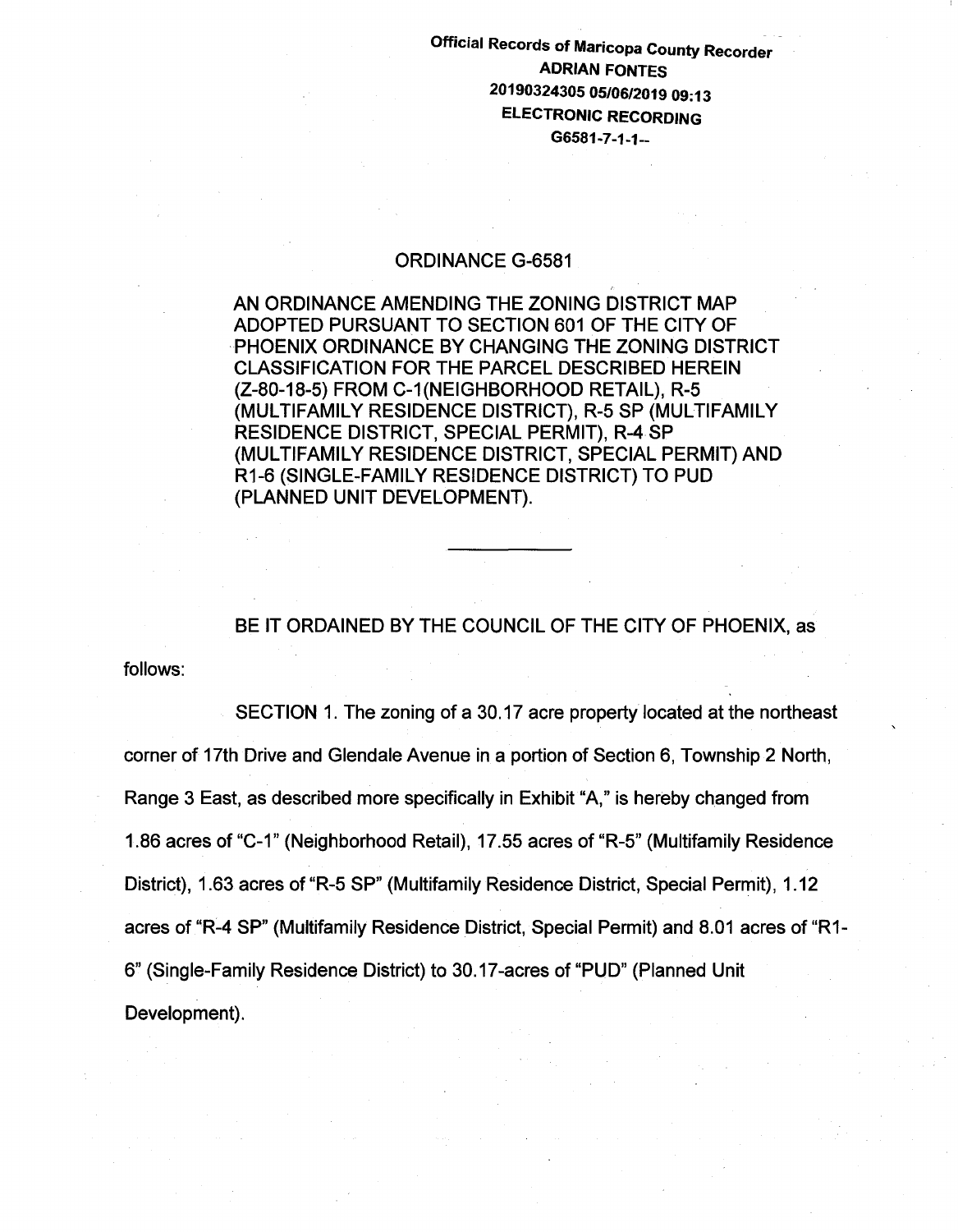SECTION 2. The Planning and Development Director is instructed to

modify the Zoning Map of the City of Phoenix to reflect this use district classification

change as shown in Exhibit "B."

SECTION 3. Due to the site's specific physical conditions and the use

district applied for by the applicant, this rezoning is subject to the following stipulations,

violation of which shall be treated in the same manner as a violation of the City of

Phoenix Zoning Ordinance:

- 1. An updated Development Narrative for the Beatitudes Campus PUD reflecting the changes approved through this request shall be submitted to the Planning and Development Department within 30 days of City Council approval of this request. The updated Development Narrative shall be consistent with the Development Narrative date stamped March 12, 2019, as modified by the. following stipulations:
	- a. Front Cover: Remove "Submittal" dates and revise to add the following: City Council adopted: [Add adoption date].
	- b. Include development standards tables in Section F of the development narrative. Remove comparative zoning district from the table included in Section F, and include only proposed development standards. Comparison tables should remain in their current location within the development narrative.
	- c. Development standards tables reference density and number of dwelling units, but does not include number of units or a dwelling units per acre label. Revise to include both.
	- d. Proposed perimeter and setback standards for "Character Area C" do not include a label for the 20' requirement. Revise to include appropriate setback label.
- 2. In the event archaeological materials are encountered during construction, the developer shall immediately cease all ground disturbing activities within a 33 foot radius of the discovery, notify the City Archaeologist, and allow time for the Archaeology Office to properly assess the materials.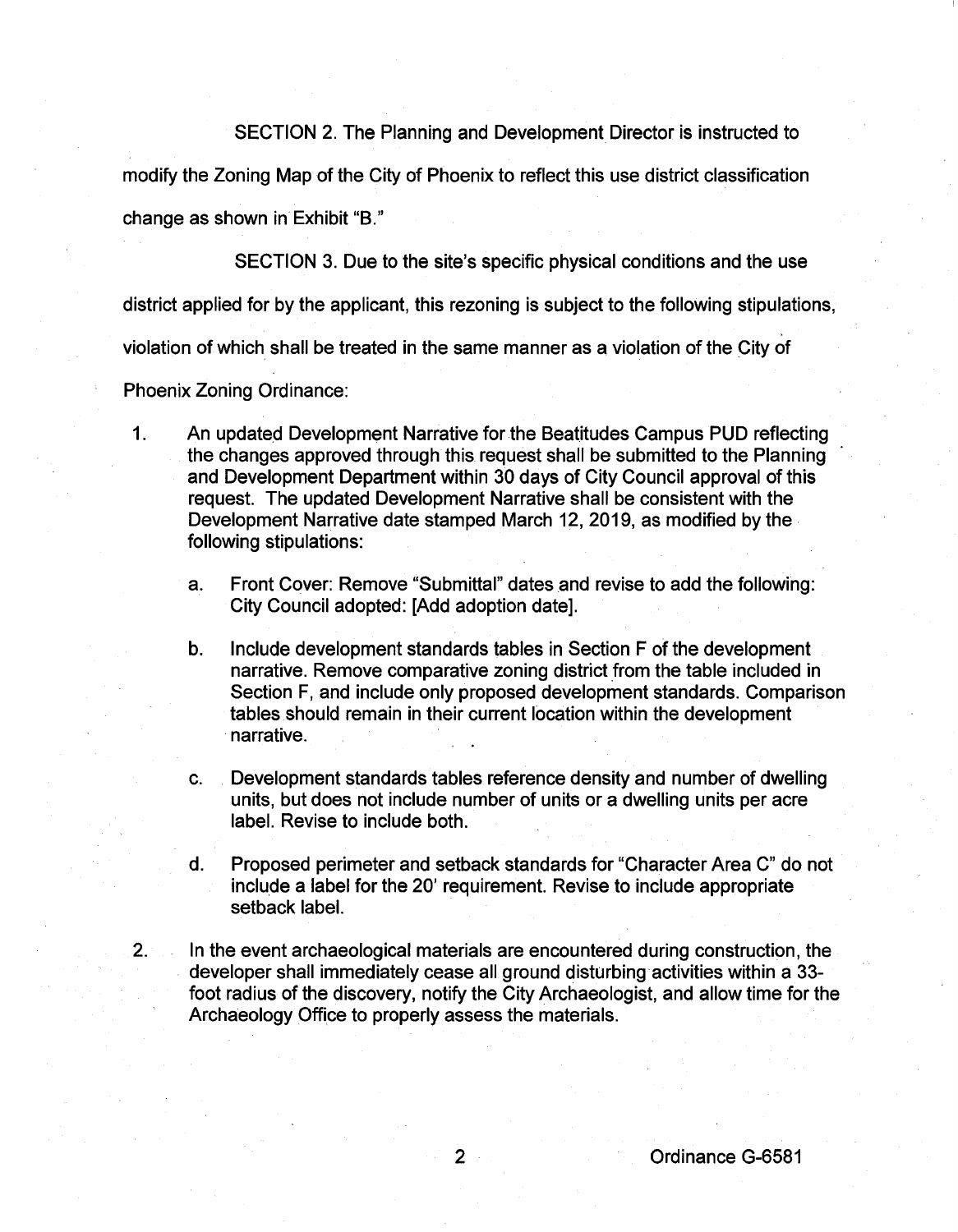SECTION 4. If any section, subsection, sentence, clause, phrase or portion of this ordinance is for any reason held to be invalid or unconstitutional by the decision of any court of competent jurisdiction, such decision shall not affect the validity of the remaining portions hereof.

PASSED by the Council of the City of Phoenix this 17th day of April, 2019.

**ATTEST: City Clerk** 

APPROVED AS TO FORM:

Acting City Attorney  $p^{\mathsf{m}}$ 



**REVIEWED BY:** 

**City Manager** 

PL:tml:LF19-0870:04/17/19:2104717v1

Exhibits: A- Legal Description (3 Pages) B- Ordinance Location Map (1 Page)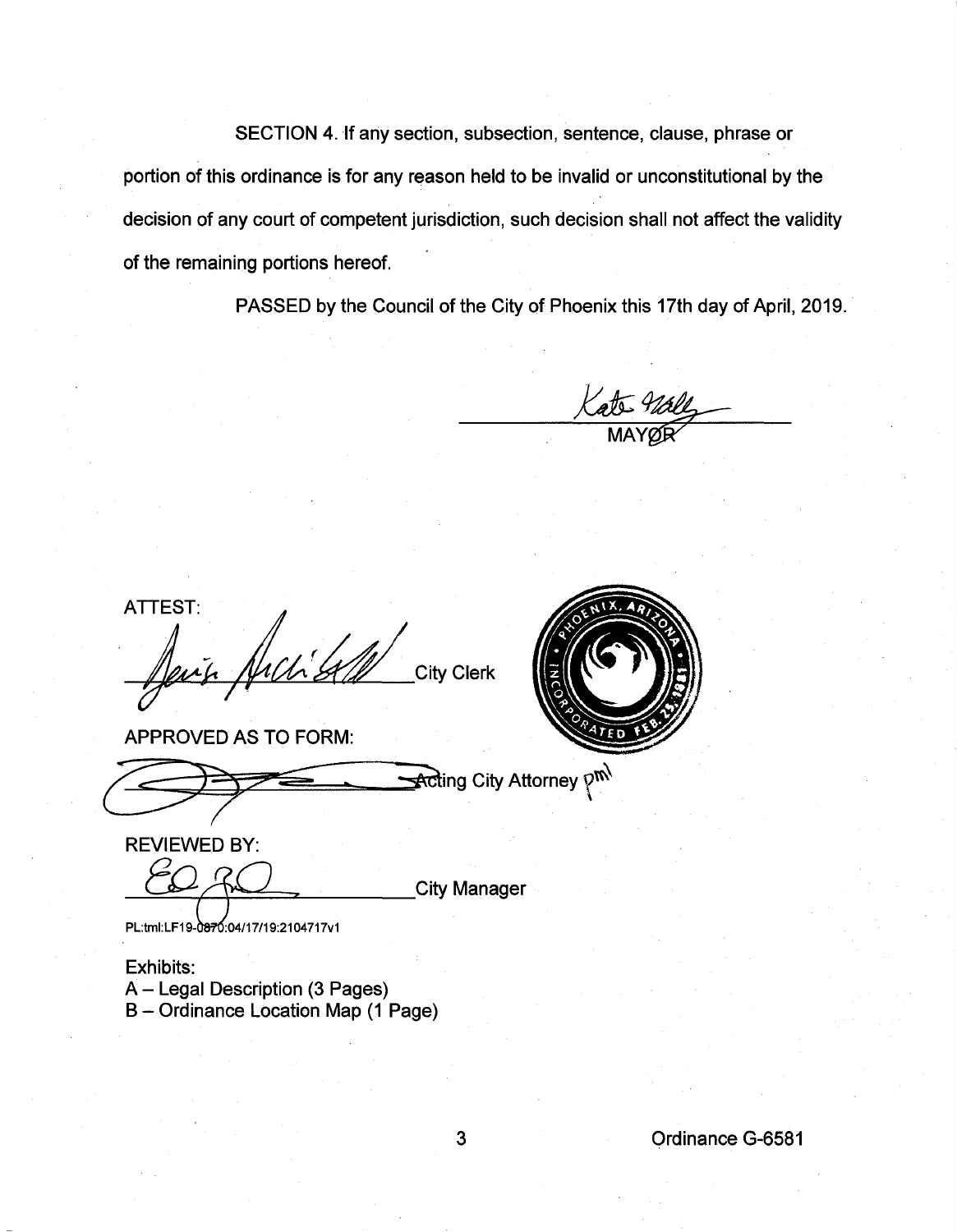## EXHIBIT A

## LEGAL DESCRIPTION- Z-80-18-5

A PORTION OF LOTS 1 & 2, WEST ORANGEWOOD, ACCORDING TO BOOK 6 OF MAPS, PAGE 37, RECORDS OF MARICOPA COUNTY, ARIZONA; LOTS 1 AND 2, THE BEATITUDES, ACCORDING TO BOOK 899 OF MAPS, PAGE 24, RECORDS OF MARICOPA COUNTY, ARIZONA; THAT PORTION OF THE ABANDONED ALLEY AS SET FORTH IN RESOLUTION RECORDED IN DOCUMENT NO. 2009-0804182, RECORDS OF MARICOPA COUNTY, ARIZONA; LOTS 205, 206, 207, 208 AND 209, WESTWOOD HEIGHTS UNIT THREE, ACCORDING TO BOOK 90 OF MAPS, PAGE 39, RECORDS OF MARICOPA COUNTY, ARIZONA; AND THAT PORTION OF THE ABANDONED ALLEY AS SET FORTH IN RESOLUTION RECORDED IN DOCUMENT NO. 2009-0801642, RECORDS OF MARICOPA COUNTY, ARIZONA; SITUATED IN A PORTION OF THE SOUTHWEST QUARTER OF SECTION 6, TOWNSHIP 2 NORTH, RANGE 3 EAST OF THE GILA AND SALT RIVER MERIDIAN, MARICOPA COUNTY, ARIZONA, BEING MORE PARTICULARLY DESCRIBED AS FOLLOWS:

COMMENCING AT CITY OF PHOENIX THREE-INCH BRASS CAP IN HANDHOLE AT THE SOUTH QUARTER CORNER OF SAID SECTION SIX, FROM WHICH A CITY OF PHOENIX THREE-INCH BRASS CAP FLUSH MARKED AS "WC", BEING A WITNESS CORNER TO THE SOUTHWEST CORNER OF SAID SECTION SIX, BEARS NORTH 88 DEGREES 27 MINUTES 00 SECONDS WEST, 2521.21 FEET, ALSO BEING THE MONUMENT LINE AT GLENDALE AVENUE BETWEEN THE INTERSECTION OF NORTH 15TH AVENUE AND SAID BRASS CAP FLUSH, 54.63 FEET EAST OF NORTH 19TH AVENUE;

THENCE NORTH 88 DEGREES 27 MINUTES 00 SECONDS WEST, 527.00 FEET, ALONG SAID MONUMENT LINE TO THE **POINT OF BEGINNING;** 

THENCE CONTINUING NORTH 88 DEGREES 27 MINUTES 00 SECONDS WEST. 1066.18 FEET, ALONG SAID MONUMENT LINE TO A THREE-INCH CITY OF PHOENIX BRASS CAP FLUSH AT THE INTERSECTION OF NORTH 17TH DRIVE;

THENCE THE FOLLOWING SIX COURSES ARE ALONG THE CENTERLINE ROAD OF SAID NORTH 17TH DRIVE:

THENCE NORTH 0 DEGREES 01 MINUTES 27 SECONDS WEST, 423.27 FEET TO A CITY OF PHOENIX THREE-INCH BRASS CAP FLUSH ALSO BEING THE BEGINNING OF A CURVE, CONCAVE SOUTHEAST, HAVING A RADIUS OF 100.00 FEET;

THENCE NORTHEASTERLY 115.36 FEET ALONG THE ARC OF SAID CURVE, THROUGH A CENTRAL ANGLE OF 66 DEGREES 05 MINUTES 38 SECONDS;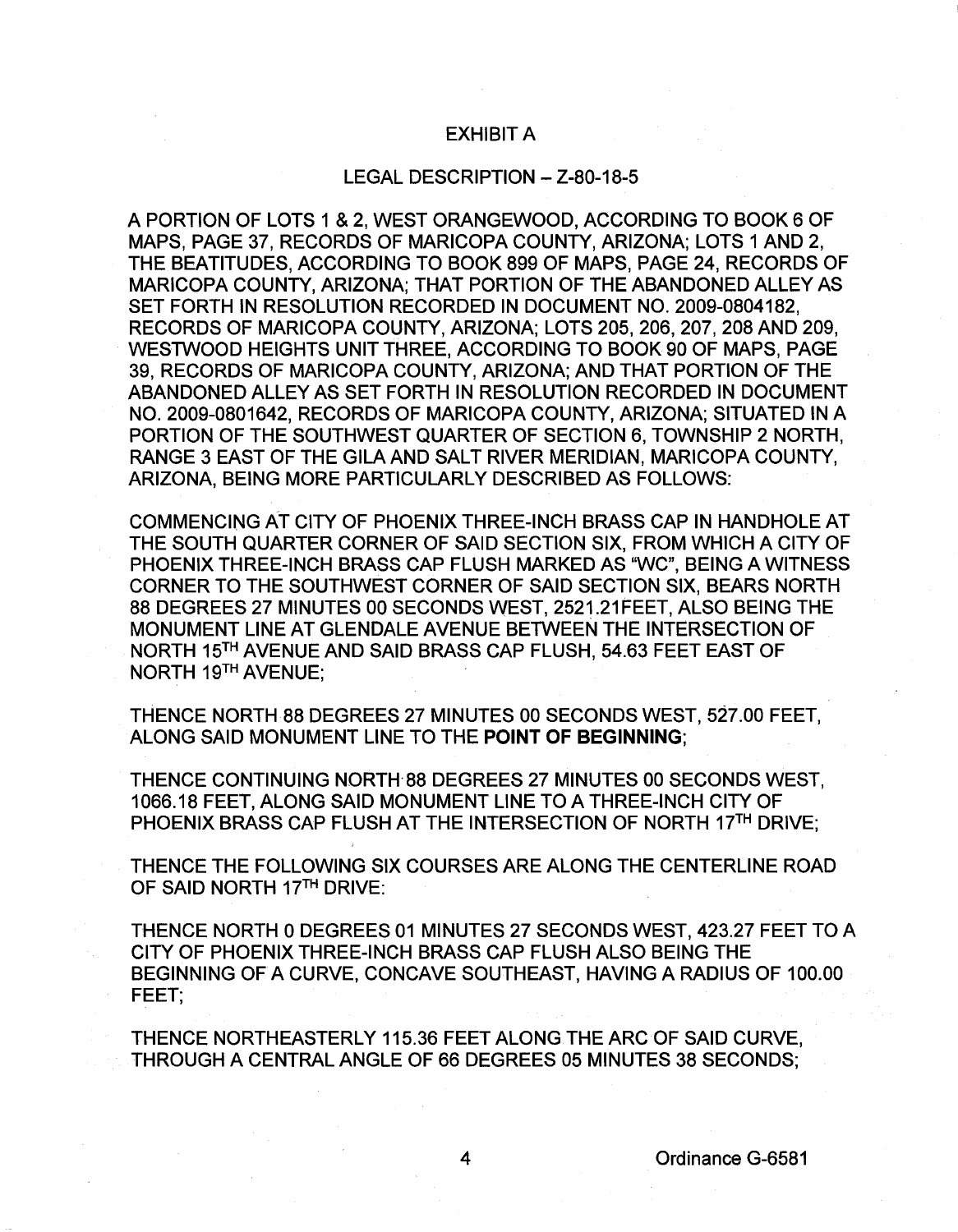THENCE NORTH 66 DEGREES 04 MINUTES 12 SECONDS EAST, 63.00 FEET TO A CITY OF PHOENIX THREE-INCH BRASS CAP FLUSH ALSO BEING THE BEGINNING OF A CURVE, CONCAVE NORTHWEST, HAVING A RADIUS OF 100.00 FEET;

THENCE NORTHEASTERLY 115.28 FEET ALONG THE ARC OF SAID CURVE, THROUGH A CENTRAL ANGLE OF 66 DEGREES 02 MINUTES 52 SECONDS TO A CITY OF PHOENIX THREE-INCH BRASS CAP FLUSH;

THENCE NORTH 0 DEGREES 01 MINUTES 20 SECONDS EAST, 142.61 FEET TO A CITY OF PHOENIX THREE-INCH BRASS CAP IN HANDHOLE ALSO BEING THE BEGINNING OF A CURVE, CONCAVE SOUTHWEST, HAVING A RADIUS OF 132.70 FEET;

THENCE NORTHWESTERLY 160.84 FEET ALONG THE ARC OF SAID CURVE, THROUGH A CENTRAL ANGLE OF 69 DEGREES 26 MINUTES 40 SECONDS A CITY OF PHOENIX THREE-INCH BRASS CAP IN HANDHOLE;

THENCE LEAVING SAID CENTERLINE ALONG A NON-TANGENT LINE NORTH 20 DEGREES 34 MINUTES 40 SECONDS EAST, 25.00 FEET TO A REBAR WITH CAP "RLS 15573" ALSO BEING A POINT ON THE NORTHEASTERLY RIGHT OF WAY . LINE PER BOOK 90, PAGE 39, MARICOPA COUNTY RECORDER;

THENCE NORTH 16 DEGREES 23 MINUTES 45 SECONDS EAST, 106.91 FEET ALONG THE EASTERLY LINE OF 'WESTWOOD HEIGHTS, UNIT 3, BOOK 90, PAGE 39, MARICOPA COUNTY RECORDER" TO A MARKED "RLS 15573" EPOXY DISC;

THENCE NORTH 46 DEGREES 04 MINUTES 23 SECONDS EAST, 11.23 FEET ALONG SAID EASTERLY LINE;

THENCE SOUTH 88 DEGREES 30 MINUTES 26 SECONDS EAST, 171.93 FEET ALONG THE SOUTHERLY LINE OF "WEISHEIT REVOCABLE LIVING TRUST DEED 10-0062884, MARICOPA COUNTY RECORDER" TO A REBAR WITH CAP "MATTINGLY RLS 36888";

THENCE NORTH 0 DEGREES 01 MINUTES 21 SECONDS EAST, 278.99 FEET ALONG THE EASTERLY LINE OF SAID WEISHEIT REVOCABLE LIVING TRUST TO A CITY OF PHOENIX THREE-INCH BRASS CAP FLUSH AT THE CENTERLINE OF MYRTLE AVENUE;

THENCE SOUTH 88 DEGREES 31 MINUTES 00 SECONDS EAST, 1039.06 FEET ALONG SAID CENTERLINE;

THENCE LEAVING SAID CENTERLINE SOUTH 0 DEGREES 06 MINUTES 42 SECONDS EAST, 292.11 FEET ALONG THE WESTERLY LINE OF "MYRTLE

5 Ordinance G-6581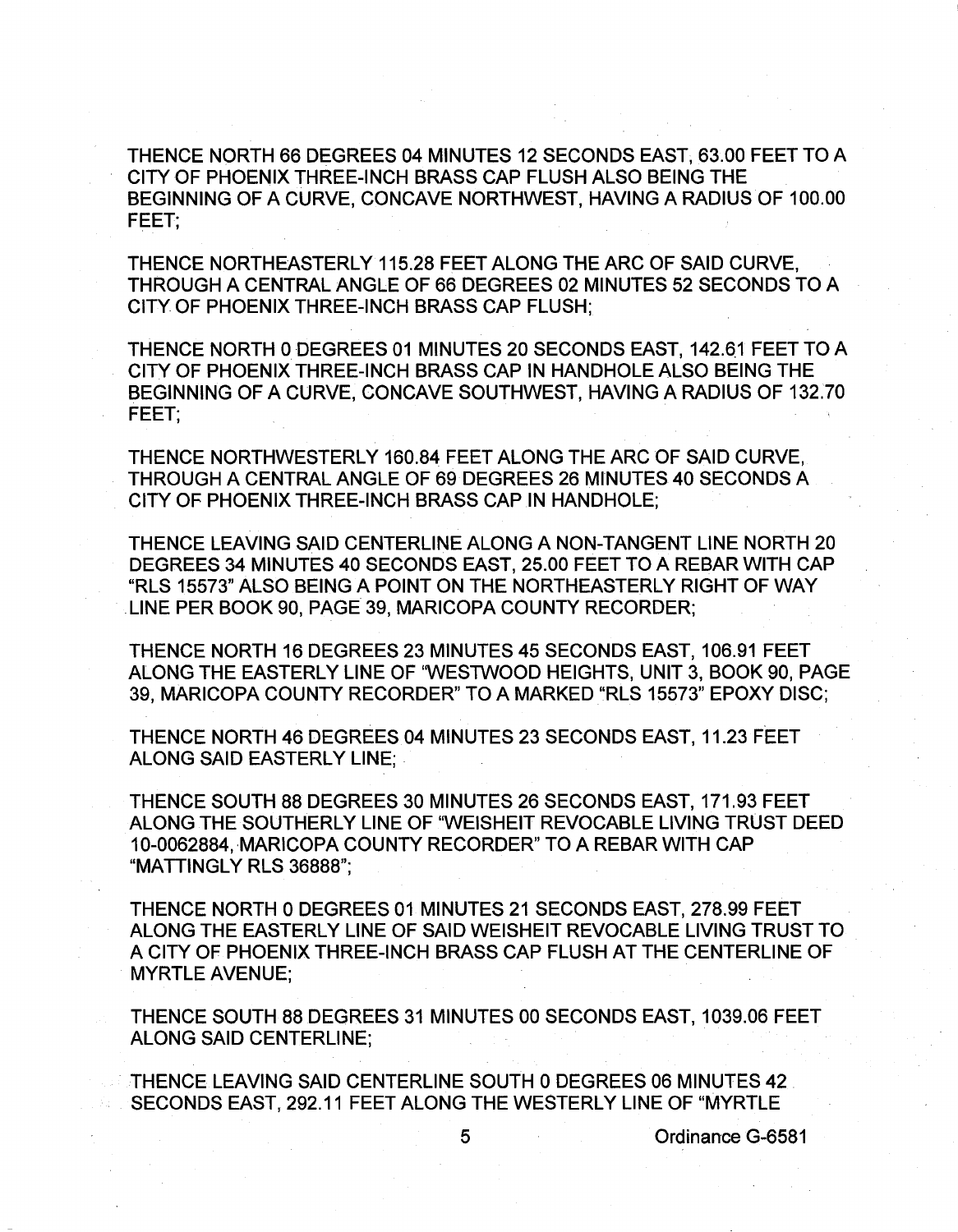ESTATES ON FIFTEENTH, BOOK 1274, PAGE 48, MARICOPA COUNTY RECORDER" AND "GLENN WEST, BOOK 127, PAGE 17, MARICOPA COUNTY. RECORDER" TO A REBAR WITH CAP "RLS 15573";

THENCE NORTH 88 DEGREES 31 MINUTES 00 SECONDS WEST, 411.24 FEET ALONG THE NORTHERLY LINE OF SAID "GLENN WEST";

THENCE SOUTH 0 DEGREES 02 MINUTES 41 SECONDS EAST, 374.82 FEET ALONG THE WESTERLY LINE OF SAID "GLENN WEST" TO A REBAR WITH CAP "RLS 15573";

THENCE SOUTH 88 DEGREES 26 MINUTES 39 SECONDS EAST, 255.10 FEET ALONG THE SOUTHERLY LINE OF SAID "GLENN WEST" TO A REBAR WITH CAP "RLS 15573";

THENCE SOUTH 0 DEGREES 02 MINUTES 41 SECONDS EAST, 299.46 FEET ALONG THE WESTERLY LINE OF "LWH CASCADA LP, DEED 12-0310813, MARICOPA COUNTY RECORDER";

THENCE NORTH 88 DEGREES 26 MINUTES 39 SECONDS WEST, 127.55 FEET ALONG THE NORTHERLY LINE OF "CHRIST FAMILY TRUST, DEED 15-0861348, MARICOPA COUNTY RECORDER" TO A DISC MARKED "RLS 15573";

THENCE SOUTH 0 DEGREES 02 MINUTES 41 SECONDS EAST, 349.53 FEET ALONG THE WESTERLY LINE OF SAID "CHRIST FAMILY TRUST' TO THE POINT OF BEGINNING.

CONTAINS 1,310,546 SQUARE FEET OR 30.0860 ACRES, MORE OR LESS.